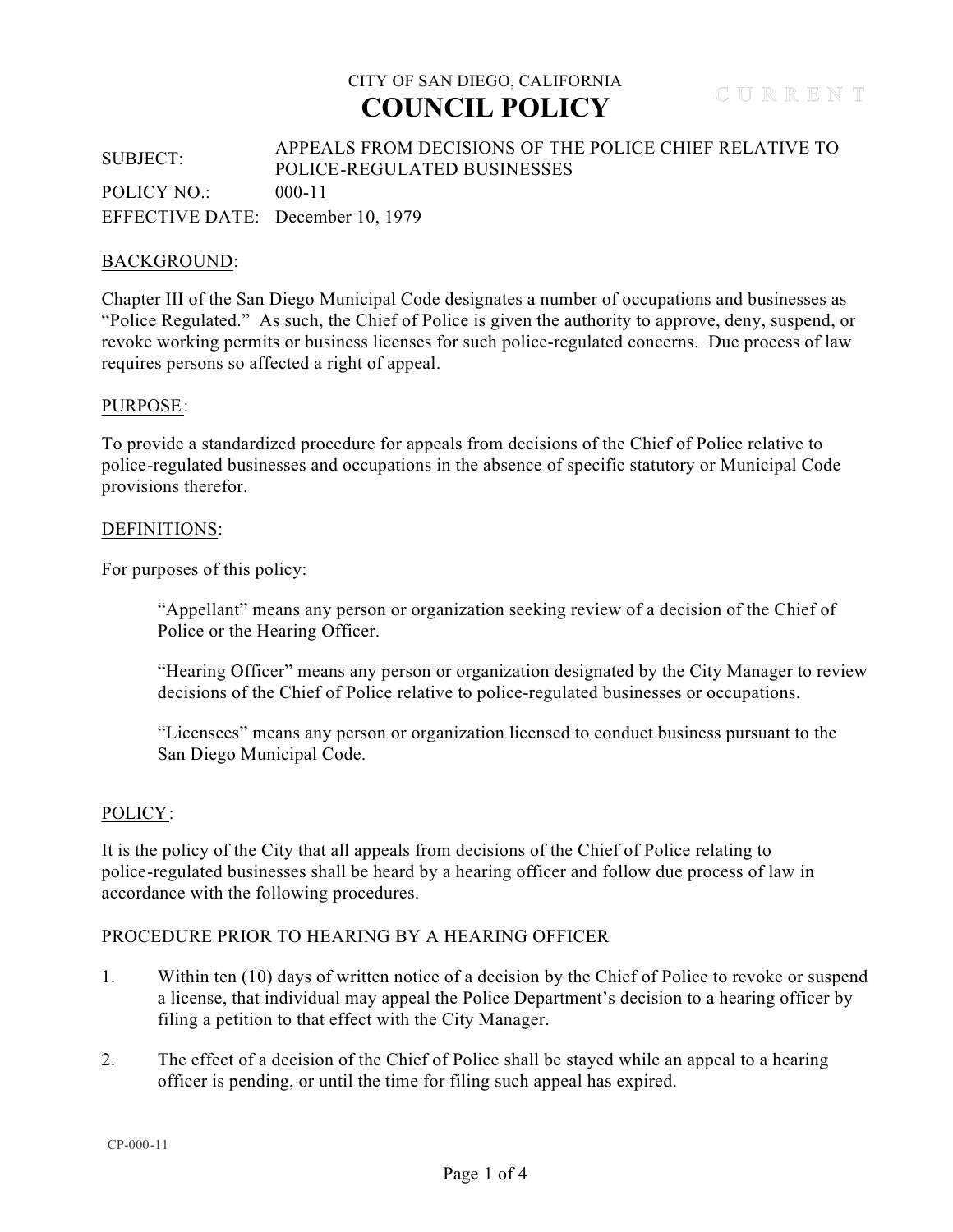### PROCEDURE BY HEARING OFFICER

- 1. Hearings heard by a hearing officer shall be conducted with recognition of constitutional rights of due process of law including proper notice, the right to appear at the hearing personally or with representation, the right to present evidence, the right to confront and examine witnesses, and the right to have written findings and conclusions.
- 2. The hearing officer may consider hearsay evidence as part of his determination except that no finding may be based solely on such hearsay evidence unless the hearsay evidence is supportive or supplementary to other legally competent evidence. Hearsay may be used if it would be admissible in a civil action.
- 3. The hearing officer may also consider arrests without conviction as part of his determination; however, only under unusual circumstances should such arrests be the sole finding upon which an appellant's license is revoked or suspended.
- 4. All licensees, including absentee licensees, can be held accountable for the conduct of their employees or agents if notice of the employee's conduct has been provided to the licensee prior to its recurrence.
- 5. Licenses may be suspended or revoked at all licensed establishments of a licensee when it is shown that a pattern of unlawful activity is occurring at fewer than all licensed establishments and the licensee does not or is unable to control the unlawful activities from occurring.
- 6. The hearing officer shall notify the appellant of his findings and decision, in writing, no later than ten (10) days after reaching his decision.

## PROCEDURE SUBSEQUENT TO HEARING OFFICER HEARING (AND PUBLIC SERVICES SAFETY COMMITTEE REVIEW, IF APPLICABLE)

- 1. Within ten (10) days after a written decision of the hearing has been received by the parties to the hearing, an appeal may be filed with the City Clerk requesting the Public Services and Safety Committee to review the hearing officer's decision in accordance with Section 33.0502 of the San Diego Municipal Code.
- 2. If an appeal is filed, the Committee Consultant shall cause the matter to be set for review before the Public Services and Safety Committee on a regular agenda within twenty-one (21) days after such notification. The Committee Consultant shall notify the appellant, the Chief of Police, and the City Manager, of the date, time, and place at least seven (7) days in advance of such review.
- 3. After the City Manager has been notified that an appeal of a hearing officer's decision has been filed, he shall cause a copy of the hearing officer's written report to be issued to members of the City Council at least three (3) days prior to the date set for review by the Committee.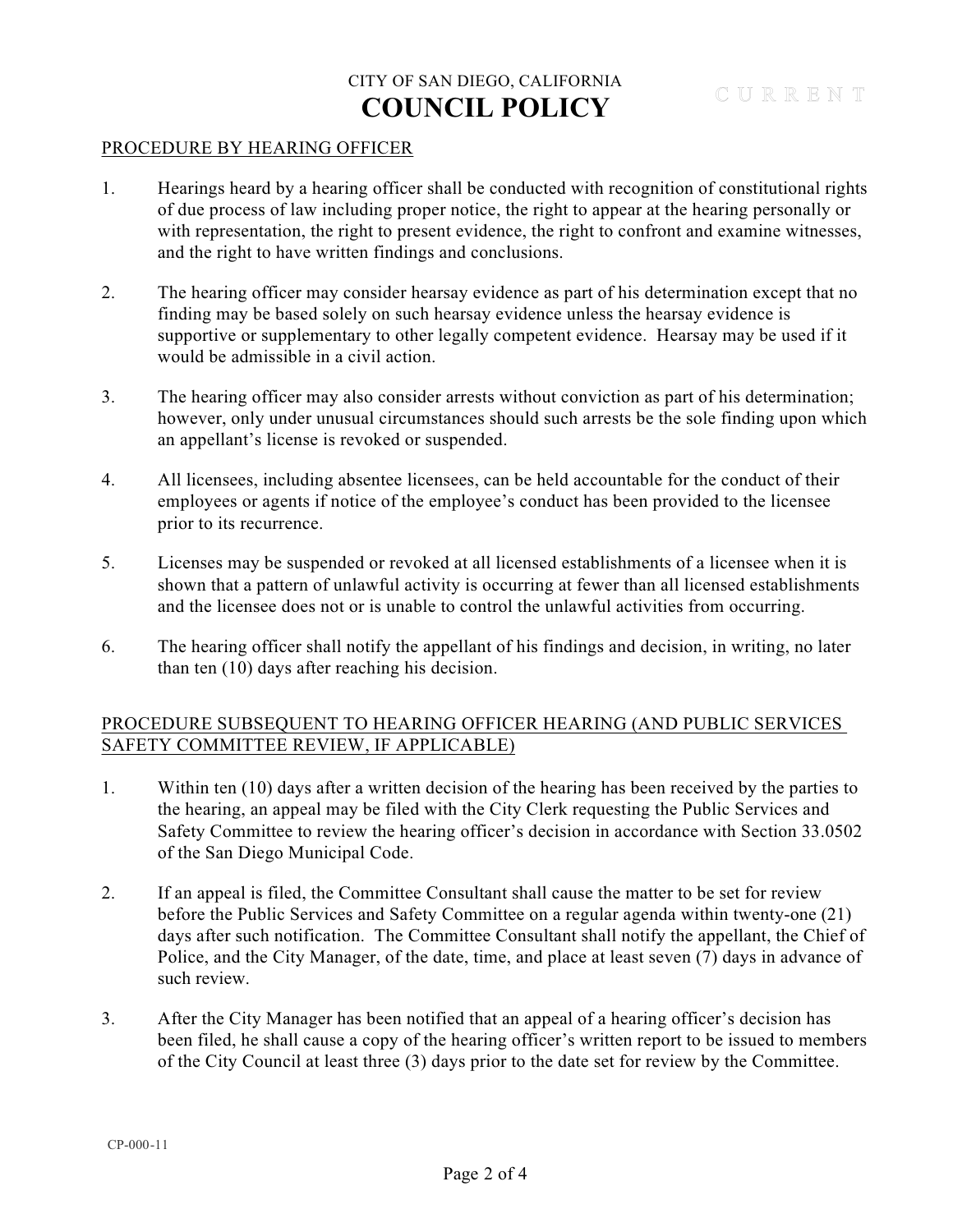- 4. If at least three (3) members of the Committee vote in favor of hearing the appeal, the Consultant to the Committee shall set the appeal for hearing at the Committee within 21 days.
- 5. The appellant may submit, in writing, his own statement of facts and any other relevant information he may desire to bring before the Public Services and Safety Committee to the Committee Consultant and City Attorney at least three (3) days prior to the date of the Committee hearing.
- 6. The decision of the hearing officer shall be stayed while an appeal to the Public Services and Safety Committee is pending, or until the time for filing such an appeal has expired.
- 7. If an appellant does not utilize the aforementioned appeal process within the specified time period, the decision of the hearing officer shall be the final administrative remedy.
- 8. If the Public Services and Safety Committee does hear an appeal, the decision of the Committee shall be the final administrative remedy, subject to the permanent rules of the Council.

## PROCEDURE AT COUNCIL AND COMMITTEE HEARINGS

- 1. The Council or Committee hearing shall be to determine whether an appellant has been afforded due process of law by the hearing officer and to review if the findings and conclusions have been supported by substantial evidence.
- 2. The City Attorney shall briefly state the positions of the appellant and the department and the issues for decision by the Council or Committee.
- 3. Witnesses shall not be heard or other evidence received unless the Council or Committee determines that such witnesses or other evidence were unknown or undiscoverable in the exercise of due diligence at the time of the hearing officer's hearing.
- 4. The appellant shall present his case to the Council or Committee. The department shall then present its case after which the appellant shall be afforded an opportunity for rebuttal.
- 5. The Council or Committee may at any stage of the proceedings direct questions to the appellant or the department. It may also summon witnesses or call for other evidence and continue the hearing to a later time.
- 6. After the presentation by the appellant and the department, the Council or Committee shall, upon motion, close the hearing and make its decision on the appeal. Three (3) affirmative votes of a Council Committee and five (5) votes of the full Council are required to reverse or modify the decision of a hearing officer.